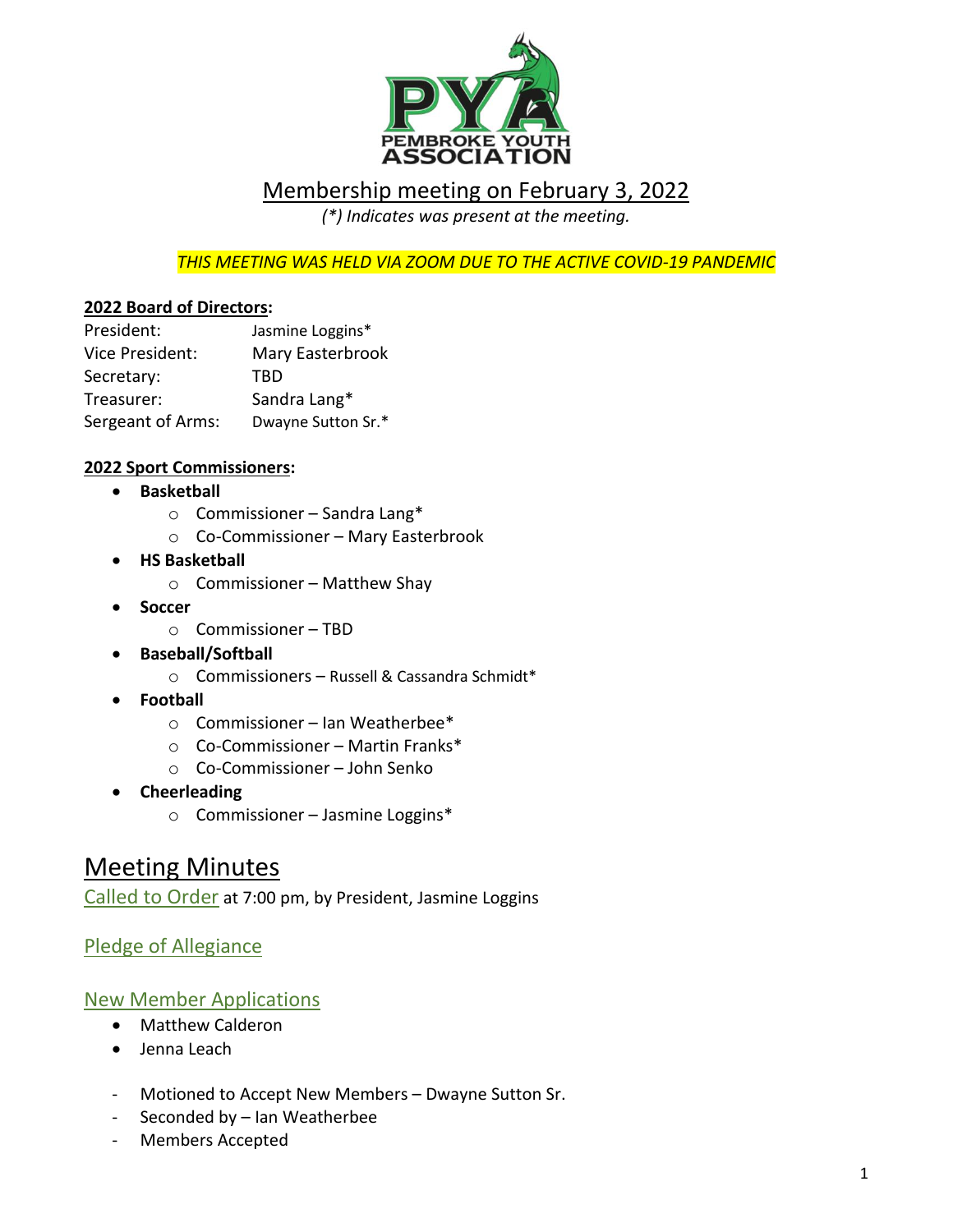

### Secretary's Report

- January Meeting Minutes
- Motioned to accept January Meeting Minutes Dwayne Sutton Sr.
- Seconded by Doug Hale
- January Meeting Minutes Approved

### Treasurer's Report

- Report discussed
- Motioned to accept the Treasurer's report Amber Winters
- Seconded by Ian Weatherbee
- Treasurer's Report Approved

# Sport Commissioners Reports

Basketball by Sandra Lang

- Sock fundraiser through February 14
- Good season so far

HS Basketball by Matt Shay

• Nothing new to report

Soccer by Jasmine Loggins

- Still looking for a commissioner
- Soccer balls donated from Kerri Lehmbeck, Victory Sports Global Outreach

Softball & Baseball by Russ & Cassandra Schmidt

- Flyers were just sent home
- Need more head coaches
- Hats were ordered
- Issue raised about a student being ineligible to play in Glow because they are on the travel team for Batavia. There is a meeting on February 28 where this will be addressed.

Football by Ian Weatherbee

- Getting details in place for Flag Football. Registration will open March 1. Season will run April 23-June 11 (skipping Memorial Day). Purchase more flags. An all-female flag football team was requested. Jasmine has offered to coach.
- Gave a \$500 donation to "Shooting for a Cure."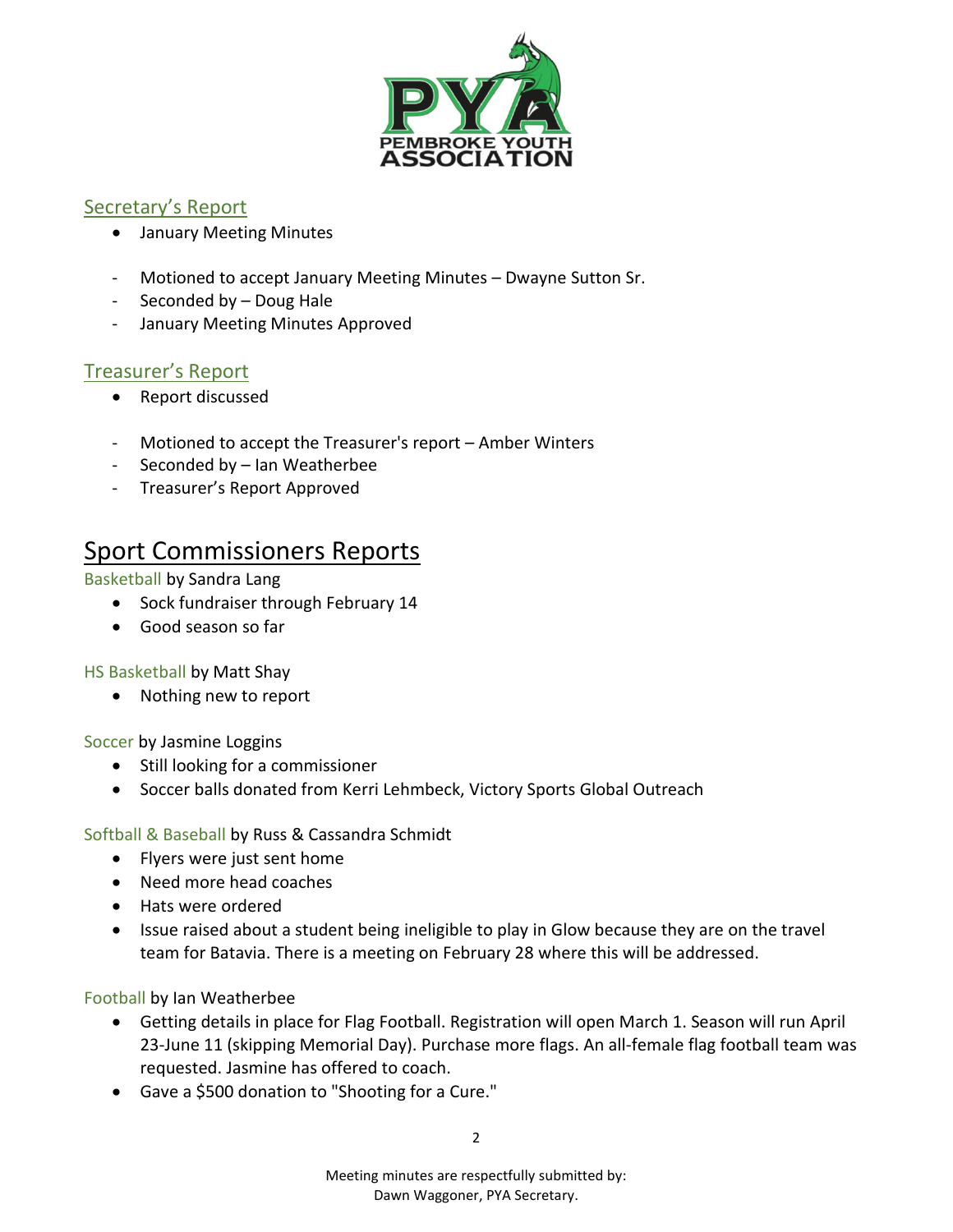

• Tackle Flag looking at fundraising Ideas. Need to do inventory at building. Will need more helmets. Amber is working on a flyer for minis.

Cheerleading by Jasmine Loggins

• Planning to run cheer bootcamp along with football.

## Committee Reports

Concession Coordinator: by Jasmine Loggins

• Nothing to report

Bylaw Committee: Lee Hartz, Mary Easterbrook, Dwayne Sutton Sr.

• Nothing to report

Scholarship Committee: Carrie Hartz, Sandra Lang, Doug Hale

• This needs to start soon.

Fundraising Appointments To Be Determined

• Last year a letter went to businesses. Amber will do this again but is looking for input.

Self-Audit Committee: Jasmine Loggins, Marty Franks, Dwayne Sutton Sr.

• Nothing to report

## Old Business

• None

## New Business

- New Food Booth Coordinators: Kim and Bob Maerten.
- Secretary: Dawn Waggoner will start in March.
- Amber: Glow has three trailers offered to convert for concessions. Town Supervisor, Tom, needs a new shed at the park. Could PYA retrofit current shed for snack shack? Cost: \$1500. The sports that benefit can invest \$500 each (football, cheer, baseball/softball).
- PYA was given a \$500 donation from Brian. Designated to basketball.
- Motioned to accept donation by Amber Winters.
- Seconded by Dwayne Sutton Sr.